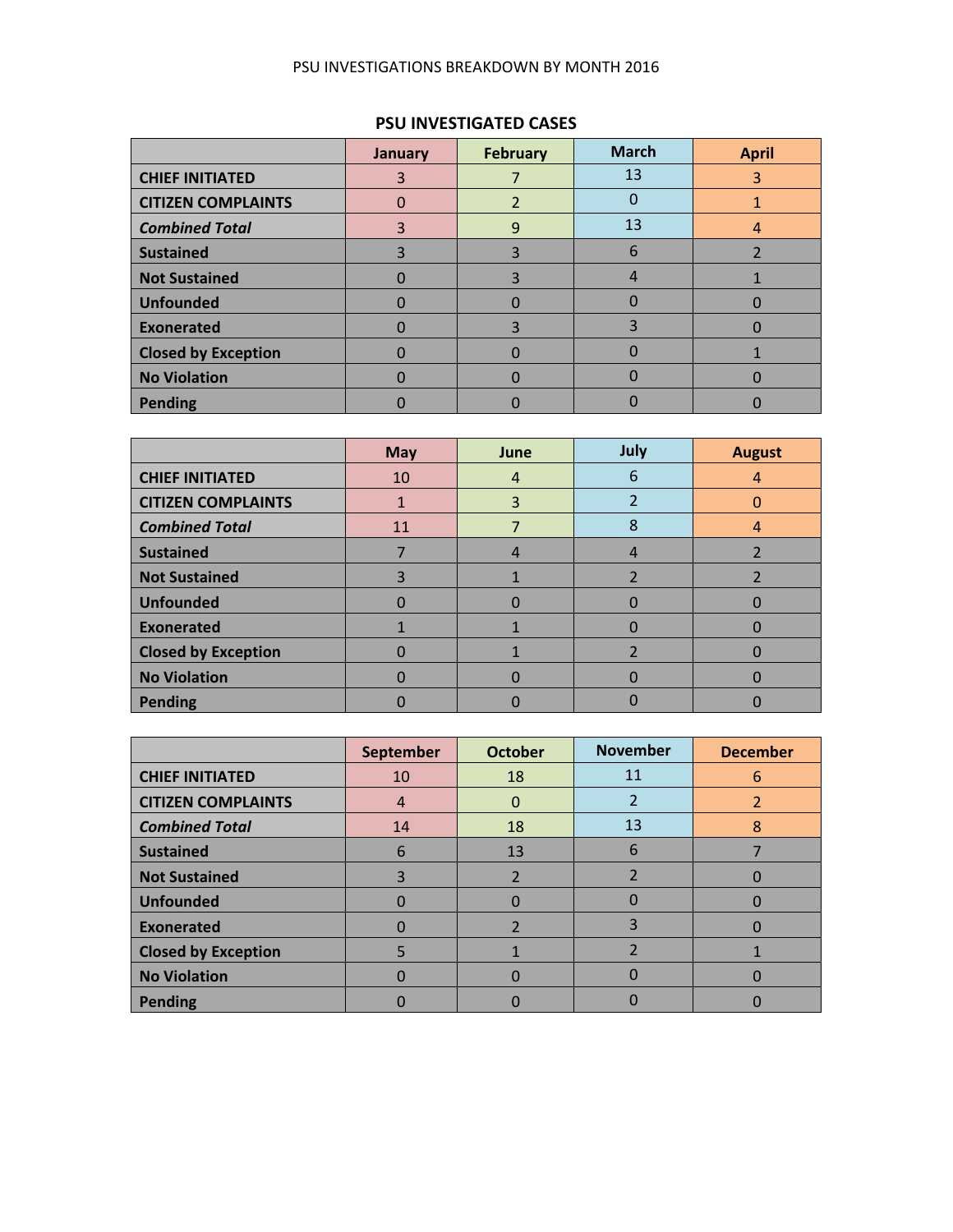#### PSU INVESTIGATIONS BREAKDOWN BY MONTH 2016

## **DISCIPLINARY ACTIONS – FROM PSU INVESTIGATIONS 2016**

|                                   | January | <b>February</b> | <b>March</b> | <b>April</b> |
|-----------------------------------|---------|-----------------|--------------|--------------|
| <b>Counseling</b>                 |         |                 |              |              |
| <b>Written Reprimand</b>          |         |                 |              |              |
| <b>Suspension</b>                 |         |                 |              |              |
| <b>Termination</b>                |         |                 |              |              |
| <b>Removal From Take Home Car</b> |         |                 |              |              |
| Program                           |         | 0               |              |              |
| <b>Transfer</b>                   |         |                 |              |              |
| <b>Demotion</b>                   |         |                 |              |              |
| <b>Resigned</b>                   |         |                 |              |              |
| <b>Remedial Training</b>          |         |                 |              |              |

|                                   | <b>May</b> | June     | July | <b>August</b> |
|-----------------------------------|------------|----------|------|---------------|
| <b>Counseling</b>                 |            | 0        |      |               |
| <b>Written Reprimand</b>          |            |          |      |               |
| <b>Suspension</b>                 |            |          |      |               |
| <b>Termination</b>                |            | 0        |      |               |
| <b>Removal From Take Home Car</b> |            |          |      |               |
| Program                           |            | $\Omega$ |      |               |
| <b>Transfer</b>                   |            | O        |      |               |
| <b>Demotion</b>                   |            |          |      |               |
| <b>Resigned</b>                   |            | 0        |      | O             |
| <b>Remedial Training</b>          |            | 0        |      |               |

|                                   | September | <b>October</b> | <b>November</b> | <b>December</b> |
|-----------------------------------|-----------|----------------|-----------------|-----------------|
| <b>Counseling</b>                 |           |                |                 |                 |
| <b>Written Reprimand</b>          |           | 8              |                 |                 |
| <b>Suspension</b>                 |           |                |                 |                 |
| <b>Termination</b>                |           |                |                 |                 |
| <b>Removal From Take Home Car</b> |           |                |                 |                 |
| Program                           |           | $\Omega$       |                 |                 |
| <b>Transfer</b>                   |           |                |                 |                 |
| <b>Demotion</b>                   |           | 0              |                 | O               |
| <b>Resigned</b>                   |           |                |                 |                 |
| <b>Remedial Training</b>          |           |                |                 |                 |